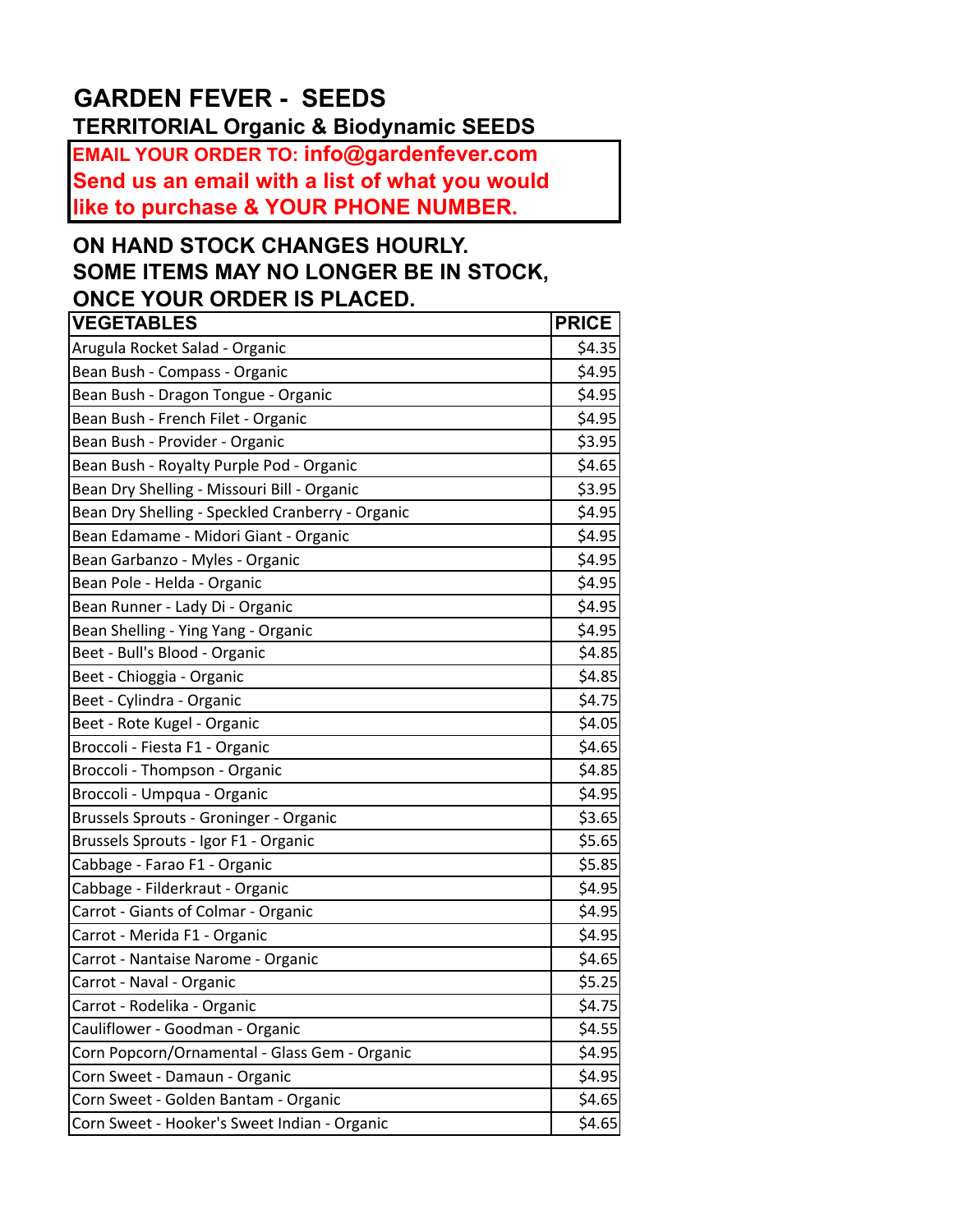| Cucumber Pickling - Vorgebirgstrauben - Organic            | \$4.65 |
|------------------------------------------------------------|--------|
| Cucumber Pickling - Wautoma - Organic                      | \$4.95 |
| Cucumber Slicing - Armenian - Organic                      | \$4.35 |
| Cucumber Slicing - Lemon - Organic                         | \$3.75 |
| Cucumber Slicing - Marketmore - Organic                    | \$4.85 |
| Cucumber Slicing - Persika - Organic                       | \$5.35 |
| Eggplant - Listada de Gandia - Organic                     | \$3.75 |
| Eggplant - Ping Tung Long - Organic                        | \$4.65 |
| Gourmet Greens - Endive Rhodos - Organic                   | \$5.35 |
| Gourmet Greens - Mesclun Salad Blend - Organic             | \$4.45 |
| Gourmet Greens - Miner's Lettuce - Organic                 | \$4.65 |
| Kale - Halbhoher - Organic                                 | \$4.65 |
| Kale - Nero di Toscana - Organic                           | \$4.95 |
| Kale - Red Russian - Organic                               | \$4.35 |
| Kale - Wild Garden Mix - Organic                           | \$4.35 |
| Kohlrabi - Korist F1 - Organic                             | \$4.75 |
| Kohlrabi - Trero - Organic                                 | \$4.55 |
| Leek - Bandit - Organic                                    | \$3.65 |
| Leek - Hannibal - Organic                                  | \$3.25 |
| Lettuce Butterhead - Drunken Woman Frizzy Headed - Organic | \$4.65 |
| Lettuce Butterhead - Victoria - Organic                    | \$4.65 |
| Lettuce Crisphead - Red Iceberg - Organic SOLD OUT         | \$4.95 |
| Lettuce Loose Leaf - Green Deer Tongue - Organic           | \$4.65 |
| Lettuce Loose Leaf - Italienischer - Organic               | \$4.65 |
| Lettuce Loose Leaf - Merlot - Organic                      | \$4.65 |
| Lettuce Loose Leaf - Red Sails - Organic                   | \$4.85 |
| Lettuce Mix - Dynamic - Organic                            | \$4.95 |
| Lettuce Mix - Salad Rave - Organic                         | \$5.95 |
| Lettuce Romaine - Crisp Mint - Organic                     | \$4.65 |
| Lettuce Romaine - Flashy Trout's Back - Organic            | \$4.85 |
| Lettuce Romaine - Forellenschluss - Organic                | \$4.65 |
| Lettuce Romaine - Valmaine - Organic                       | \$4.85 |
| Lettuce - Tom Thumb - Organic                              | \$4.65 |
| Melon - Delicious 51 Cantaloupe - Organic                  | \$5.35 |
| Melon - Minnesota Midget Cantaloupe - Organic              | \$4.65 |
| Mustard - Wild Garden Mustards - Organic                   | \$4.95 |
| Onion Scallion - Red Baron - Organic                       | \$4.35 |
| Onion Scallion/Bunching - Ishikura Long White - Organic    | \$3.95 |
| Onion Storage - Cortland F1 - Organic                      | \$4.35 |
| Pac Choi - Bopak - Organic                                 | \$4.85 |
| Pea Shelling - Green Arrow - Organic                       | \$4.05 |
| Pea Snap - Cascadia - Organic                              | \$3.95 |
| Pea Snap - Sugar Ann - Organic                             | \$4.35 |
| Pea Snow - Oregon Sugar Pod II - Organic                   | \$3.55 |
| Pea Snow - Swiss Giant - Organic                           | \$4.85 |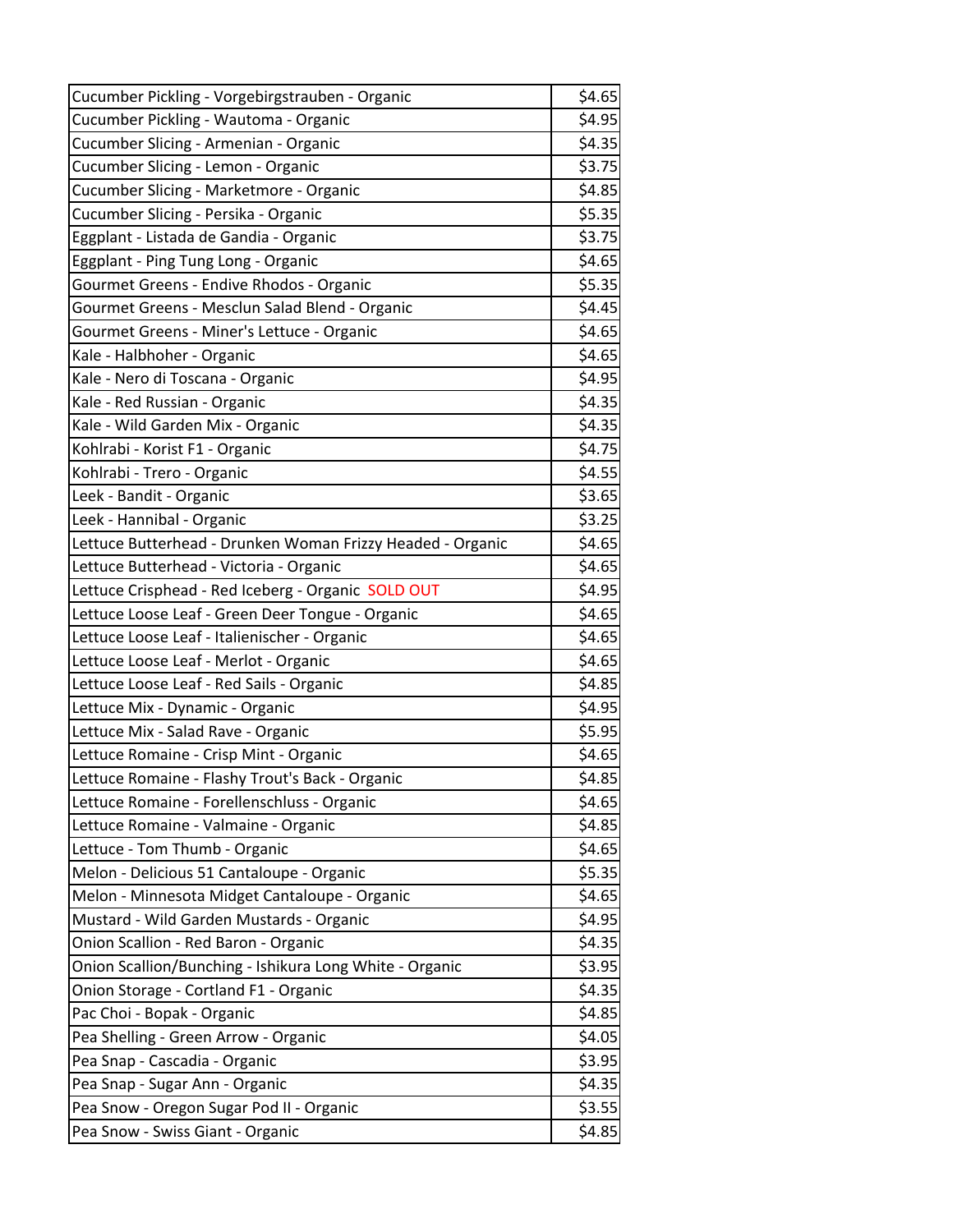| Pepper Bell - California Wonder 300 - Organic           | \$4.35 |
|---------------------------------------------------------|--------|
| Pepper Bell - Gourmet Bell - Organic                    | \$6.35 |
| Pepper Bell - Staddon's Select - Organic                | \$4.95 |
| Pepper Hot - Alma Paprika - Organic                     | \$4.65 |
| Pepper Hot - Ancho Poblano - Organic                    | \$4.65 |
| Pepper Hot - Early Jalapeno - Organic                   | \$4.35 |
| Pepper Hot - Purple Jalapeno - Organic                  | \$4.65 |
| Pepper Specialty Sweet - Italian Sweet - Organic        | \$4.95 |
| Pumpkin - Cinderella - Organic                          | \$4.95 |
| Pumpkin - Fairytale - Organic                           | \$4.95 |
| Pumpkin - Jack O'Lantern - Organic                      | \$5.95 |
| Pumpkin - Winter Luxury - Organic                       | \$4.65 |
| Radish - Cherry Belle - Organic                         | \$3.65 |
| Radish - Icicle - Organic                               | \$3.85 |
| Radish - Sora - Organic                                 | \$3.95 |
| Spinach - Bloomsdale Savoy - Organic                    | \$4.65 |
| Spinach - Palco F1 - Organic                            | \$4.15 |
| Spinach - Tundra - Organic                              | \$4.65 |
| Spinach - Verdil - Organic                              | \$4.05 |
| Squash Summer - Black Beauty - Organic                  | \$4.35 |
| Squash Summer - G-Star - Organic                        | \$6.45 |
| Squash Summer - Mutabile - Organic                      | \$3.65 |
| Squash Summer - Rheinau Gold - Organic                  | \$4.95 |
| Squash Summer - Yellow Crookneck - Organic              | \$4.35 |
| Squash Winter - Buttercup - Organic                     | \$4.95 |
| Squash Winter - Honeyboat - Organic                     | \$4.65 |
| Squash Winter - Sweet Meat - Organic                    | \$3.85 |
| Squash Winter - Thelma Sanders' Sweet Potato - Organic  | \$4.65 |
| Squash Winter - Vegetable Spaghetti - Organic           | \$5.35 |
| Squash Winter - Waltham Butternut - Organic             | \$4.65 |
| Swiss Chard - Rhubarb - Organic                         | \$3.95 |
| Tomatillo - Mexican Strain - Organic                    | \$4.95 |
| Tomato Cherry - Buzz - Organic                          | \$4.95 |
| Tomato Cherry - Gold Nugget - Organic                   | \$4.95 |
| Tomato Early - Legend - Organic                         | \$5.35 |
| Tomato Early - Pink Berkeley Tie-Dye - Organic SOLD OUT | \$4.95 |
| Tomato Early - Stupice - Organic                        | \$4.95 |
| Tomato Heirloom - Black - Organic                       | \$4.95 |
| Tomato Heirloom - Brandywine - Organic                  | \$4.95 |
| Tomato Heirloom - Cosmonaut Volkov - Organic            | \$4.95 |
| Tomato Indigo Series - Indigo Rose - Organic            | \$5.35 |
| Tomato Sauce/Paste - Jersey Devil - Organic             | \$4.95 |
| Tomato Sauce/Paste - San Marzano - Organic              | \$4.95 |
| Turnip - Golden Ball - Organic                          | \$3.85 |
| Watermelon - Blacktail Mountain - Organic               | \$5.10 |